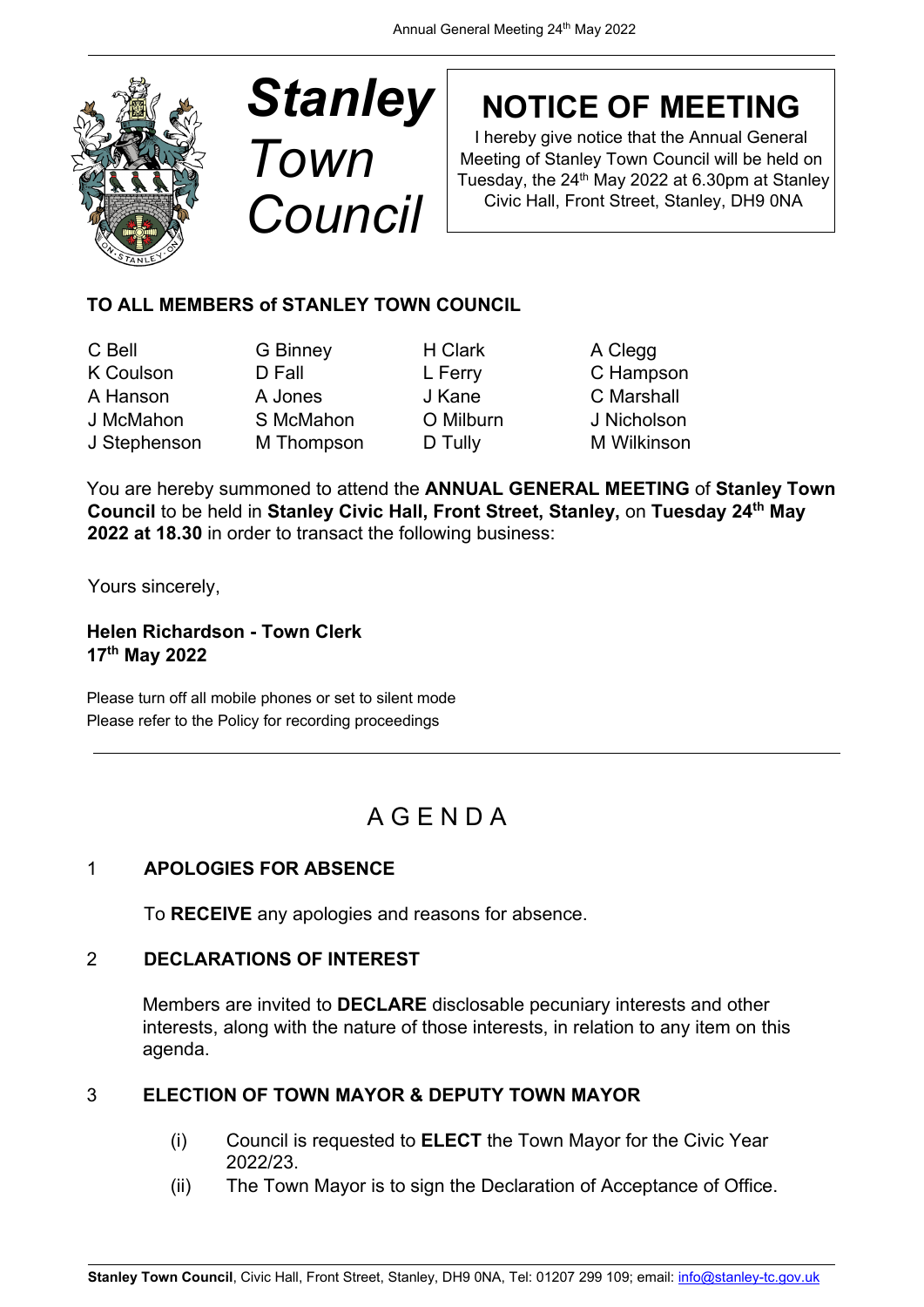*Town Mayor for the Civic Year 2022/23 to take the Chair.* 

(iii) Council is requested to **ELECT** the Deputy Town Mayor for the Civic Year 2022/23.

#### 4 **CORE GOVERNANCE DOCUMENTS**

Council is requested to **REVIEW** and **APPROVE** the following core governance documents, subject to any changes they feel may be required:

#### (i) **The Constitution (ATTACHMENT A)**

One change is proposed to the Constitution as outlined below:

- *5.8 Remove reference to a Deputy Clerk being employed as this is currently not the case.*
- (ii) **Standing Orders (ATTACHMENT B)**
- (iii) **Financial Regulations (ATTACHMENT C)**
- (iv) **Community Engagement & Communications Policies**

|      | No changes                | (ATTACHMENT D) |
|------|---------------------------|----------------|
| (v)  | <b>Publication Scheme</b> | (ATTACHMENT E) |
|      | New version               |                |
| (vi) | <b>Publicity Policy</b>   | (ATTACHMENT F) |
|      | No changes                |                |

#### 5 **LEADER & DEPUTY LEADER OF THE COUNCIL**

Council is requested to **ELECT**:

- (i) The Leader of the Council; and
- (ii) The Deputy Leader of the Council

For the Civic Year 2022/23.

Notes:

- (i) Any elected member of the Council may be nominated for the position of Leader.
- (ii) All seconded nominations will be determined by a show of hands.
- (iii) In circumstances where more than 2 members are put forward for the role(s), candidates with the fewest votes will be eliminated in as many rounds of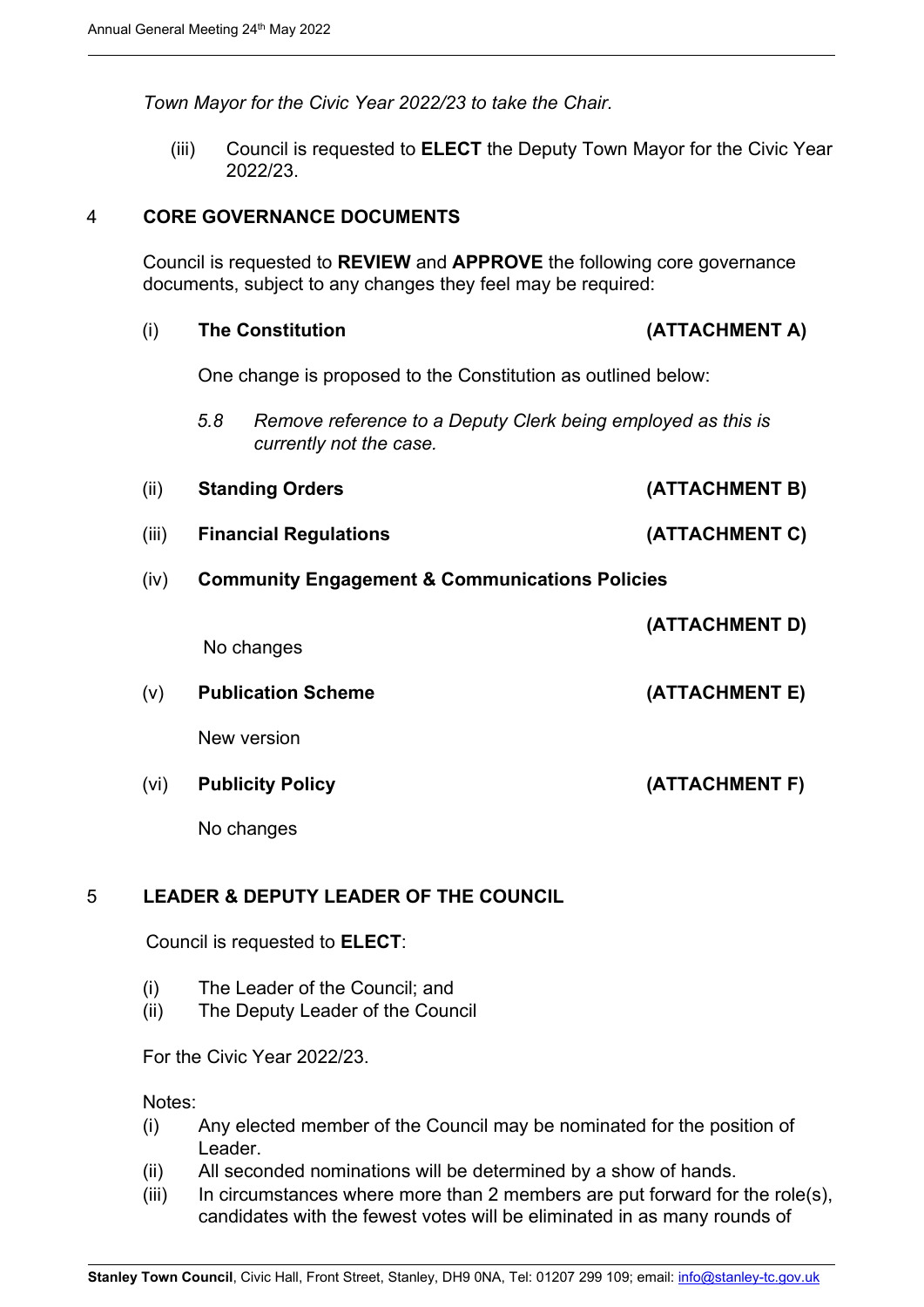voting as are necessary for one candidate to have a clear simple majority of members present.

 $(iv)$  In the event of an equality of votes in a run-off between 2 candidates, the Town Mayor must exercise a casting vote.

#### 6 **FINANCE & GENERAL PURPOSES COMMITTEE**

Council is requested to **APPOINT:** 

- (i) A Chairman of the Committee,
- (ii) A Deputy Chairman of the Committee; and
- (iii) Eight (8) ordinary members of the Committee.

Notes:

- (i) Council **RESOLVED** in May 2017 that Committee membership should reflect as far as possible the overall political balance of the Council as a whole. Council must **DECIDE** how many seats on the Committee will be allocated to each group in these circumstances.
- (ii) The Town Mayor & Deputy Town Mayor are ex officio members of all **Committees**

#### 7 **ANNOUNCEMENTS FROM THE TOWN MAYOR**

To **RECEIVE** any announcements from the Town Mayor or Town Clerk.

#### 8 **REPORT OF THE OUTGOING TOWN MAYOR**

To **RECEIVE** a verbal report from Cllr Olga Milburn, Town Mayor for 2021/22 on her experiences and reflections on her term of office.

#### 9 **PUBLIC PARTICIPATION**

An adjournment will be allowed at the direction of the Town Mayor to allow for public comment and response in relation to items on this agenda or to consider written questions from the public submitted in advance of the meeting *(Individuals will be permitted a maximum of three minutes each. Total time for this session is limited to fifteen minutes).* 

#### 10 **CONFIRMATION OF COUNCIL MINUTES (ATTACHMENT G)**

To **APPROVE** as a correct record and sign the minutes of the Ordinary Council Meeting held on 26<sup>th</sup> April 2022.

#### 11 **ANNUAL ACCOUNTS & GOVERNANCE STATEMENT**

**Statutory Basis:** Accounts & Audit Regulations 2015

#### **ATTACHMENTS:**

Report on Annual Accounts **(ATTACHMENT H)**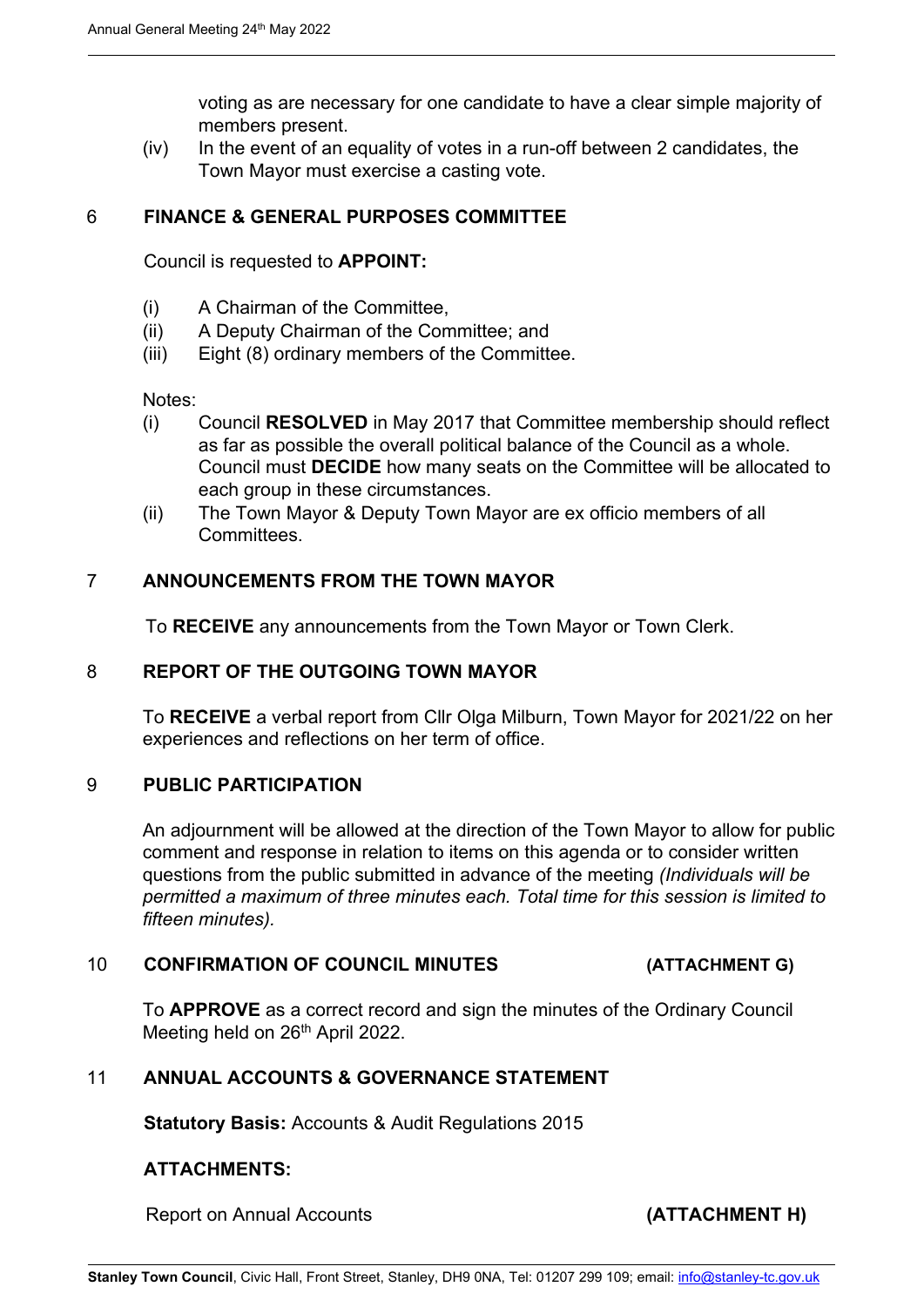Annual Return **(ATTACHMENT I)** Final Budget 2021/22 (out-turn**) (ATTACHMENT J)** Asset & Land Register **(ATTACHMENT K)** Report on Internal Control **(ATTACHMENT L)** Risk Register **(ATTACHMENT M) Insurance Schedule (ATTACHMENT N)** 

The RFO has prepared a report for Council in respect of the Annual Accounts and Governance Statement for 2021/22.

Council is requested to:

- (i) **CONSIDER** the attached documents.
- (ii) **APPROVE** the Annual Governance Statement for 2021/22
- (iii) **APPROVE** the Annual Accounts for 2021/22.
- (iv) **RESOLVE** that the Council has in place an effective system of internal control.
- (v) **RESOLVE** that the Council has reviewed and updated the risk register;
- (vi) **CONFIRM** that the Council has arrangements in respect of all insurable risks in place; and having done so,
- (vi) **AUTHORISE** the Town Mayor to sign the Annual Governance Statement and the Annual Accounting Statement for 2021/22 on behalf of the Council.

#### 12 **REVIEWS OF EXPENDITURE UNDER LOCAL GOVERNMENT ACT 1972, s.137**

#### **(ATTACHMENT O)**

A report containing details of the expenditure under s.137 for 2020/21 is attached for the information of and consideration by Council. Council is requested to **NOTE** the report.

#### 13 **APPOINTMENTS TO OUTSIDE BODIES & WORKING GROUPS**

- (a) Council is requested to **REVIEW** appointments to outside bodies and **DECIDE** what to do.
	- (i) **AAP** Current appointment: Cllr Jeanette Stephenson. The Town Clerk has also been co-opted to the AAP board as a standing non-voting member.
	- (ii) **CDALC Executive** Current appointment: Cllr A Clegg.
	- (iii) **Larger Local Councils Forum (CDALC**) Current Appointments: Cllrs A Clegg, Cllr O Milburn and the Town Clerk
	- (iv) **PACT House** Current appointment: Cllr Dean Fall
	- (v) **Stanley Fund Panel** Cllrs O Milburn, Cllr A Clegg and one Derwentside Independent Member.
	- (vi) **Love Beamish and Stanley –** Cllr A Jones
	- (vii) **Armed Forces Champion –** Cllr A Jones
- (b) Council is requested to **REVIEW** appointments to Working Groups.